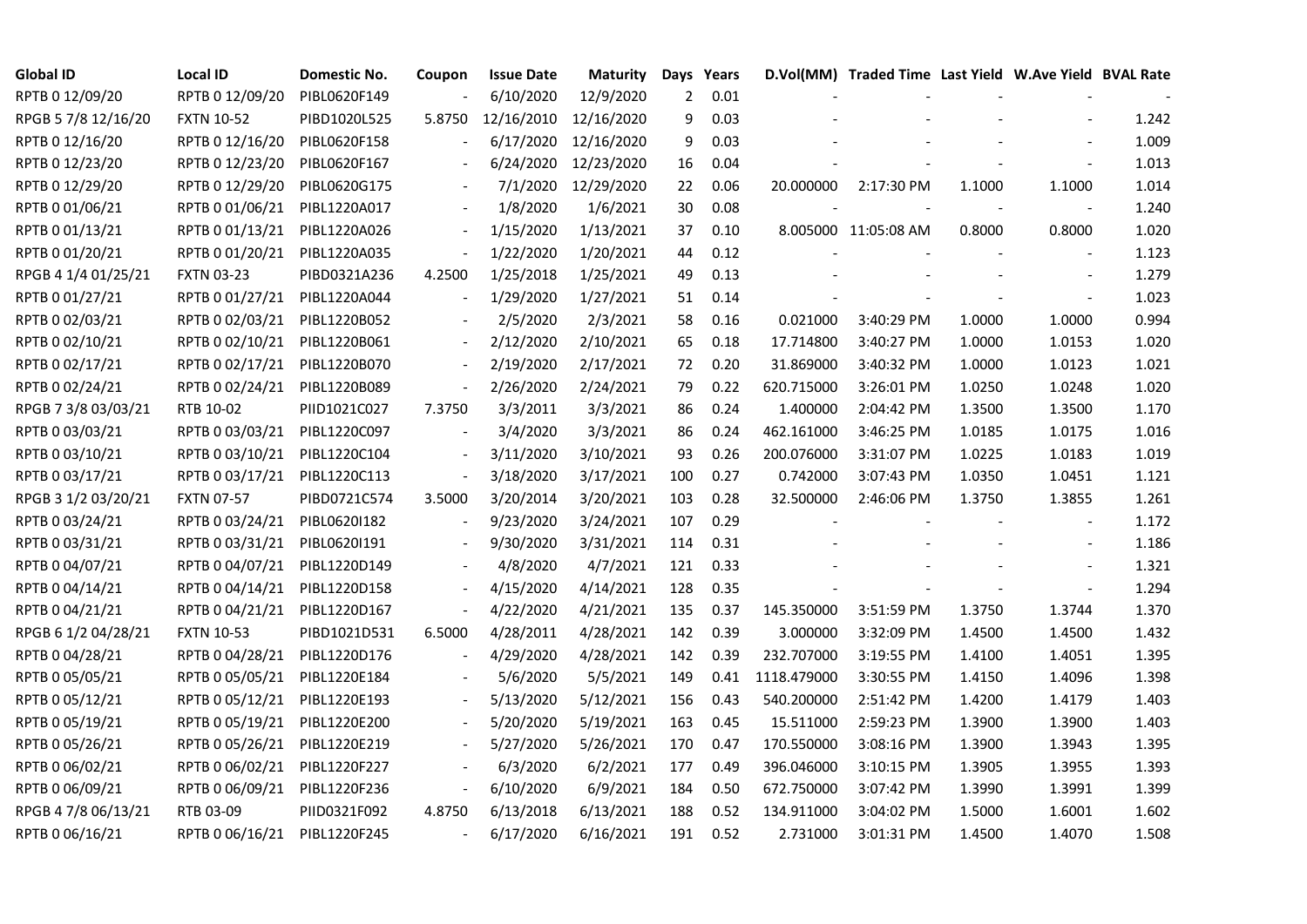| <b>Global ID</b>     | <b>Local ID</b>   | Domestic No. | Coupon                   | <b>Issue Date</b> | <b>Maturity</b> |     | Days Years |                          | D.Vol(MM) Traded Time Last Yield W.Ave Yield BVAL Rate |        |                          |       |
|----------------------|-------------------|--------------|--------------------------|-------------------|-----------------|-----|------------|--------------------------|--------------------------------------------------------|--------|--------------------------|-------|
| RPTB 0 06/23/21      | RPTB 0 06/23/21   | PIBL1220F254 |                          | 6/24/2020         | 6/23/2021       | 198 | 0.54       |                          |                                                        |        |                          | 1.495 |
| RPTB 0 06/30/21      | RPTB 0 06/30/21   | PIBL1220G262 |                          | 7/1/2020          | 6/30/2021       | 205 | 0.56       |                          |                                                        |        |                          | 1.681 |
| RPTB 0 07/07/21      | RPTB 0 07/07/21   | PIBL1220G271 |                          | 7/8/2020          | 7/7/2021        | 212 | 0.58       | 1.020000                 | 3:27:04 PM                                             | 1.5000 | 1.5000                   | 1.501 |
| RPTB 0 07/14/21      | RPTB 0 07/14/21   | PIBL1220G280 | $\overline{\phantom{a}}$ | 7/15/2020         | 7/14/2021       | 219 | 0.60       |                          |                                                        |        | $\blacksquare$           | 1.513 |
| RPTB 0 07/21/21      | RPTB 0 07/21/21   | PIBL1220G299 |                          | 7/22/2020         | 7/21/2021       | 226 | 0.62       | 4.162000                 | 2:47:17 PM                                             | 1.5000 | 1.5000                   | 1.551 |
| RPTB 0 07/28/21      | RPTB 0 07/28/21   | PIBL1220G306 |                          | 7/29/2020         | 7/28/2021       | 233 | 0.64       | 2.000000                 | 3:16:54 PM                                             | 1.6000 | 1.6000                   | 1.538 |
| RPTB 0 08/04/21      | RPTB 0 08/04/21   | PIBL1220H314 |                          | 8/5/2020          | 8/4/2021        | 240 | 0.66       |                          |                                                        |        |                          | 1.552 |
| RPTB 0 08/11/21      | RPTB 0 08/11/21   | PIBL1220H323 |                          | 8/12/2020         | 8/11/2021       | 247 | 0.68       |                          |                                                        |        | $\overline{\phantom{a}}$ | 1.564 |
| RPTB 0 08/18/21      | RPTB 0 08/18/21   | PIBL1220H332 |                          | 8/19/2020         | 8/18/2021       | 254 | 0.70       | 100.012000               | 2:45:26 PM                                             | 1.6000 | 1.6000                   | 1.600 |
| RPTB 0 08/25/21      | RPTB 0 08/25/21   | PIBL1220H341 | $\overline{\phantom{a}}$ | 8/26/2020         | 8/25/2021       | 261 | 0.72       |                          |                                                        |        |                          | 1.588 |
| RPTB 0 09/01/21      | RPTB 0 09/01/21   | PIBL1220I359 |                          | 9/2/2020          | 9/1/2021        | 268 | 0.73       |                          |                                                        |        |                          | 1.599 |
| RPTB 0 09/08/21      | RPTB 0 09/08/21   | PIBL1220I368 |                          | 9/9/2020          | 9/8/2021        | 275 | 0.75       |                          |                                                        |        |                          | 1.611 |
| RPTB 0 09/22/21      | RPTB 0 09/22/21   | PIBL1220I386 |                          | 9/23/2020         | 9/22/2021       | 289 | 0.79       |                          |                                                        |        | $\blacksquare$           | 1.635 |
| RPTB 0 09/29/21      | RPTB 0 09/29/21   | PIBL1220I395 |                          | 9/30/2020         | 9/29/2021       | 296 | 0.81       |                          |                                                        |        |                          | 1.642 |
| RPTB 0 10/06/21      | RPTB 0 10/06/21   | PIBL1220J401 |                          | 10/7/2020         | 10/6/2021       | 303 | 0.83       |                          |                                                        |        |                          | 1.680 |
| RPTB 0 10/13/21      | RPTB 0 10/13/21   | PIBL1220J410 |                          | 10/14/2020        | 10/13/2021      | 310 | 0.85       |                          |                                                        |        |                          | 1.663 |
| RPGB 5 3/4 10/20/21  | RTB 10-03         | PIID1021J039 | 5.7500                   | 10/20/2011        | 10/20/2021      | 317 | 0.87       | 0.011500                 | 2:46:37 PM                                             | 1.5500 | 1.5500                   | 1.432 |
| RPTB 0 10/20/21      | RPTB 0 10/20/21   | PIBL1220J429 |                          | 10/21/2020        | 10/20/2021      | 317 | 0.87       |                          | 35.300000 11:35:29 AM                                  | 1.6350 | 1.6292                   | 1.637 |
| RPTB 0 10/27/21      | RPTB 0 10/27/21   | PIBL1220J438 |                          | 10/28/2020        | 10/27/2021      | 324 | 0.89       |                          |                                                        |        |                          | 1.670 |
| RPTB 0 11/03/21      | RPTB 0 11/03/21   | PIBL1220K445 |                          | 11/4/2020         | 11/3/2021       | 331 | 0.91       | 125.000000               | 3:33:54 PM                                             | 1.7000 | 1.6958                   | 1.693 |
| RPTB 0 11/10/21      | RPTB 0 11/10/21   | PIBL1220K454 |                          | 11/11/2020        | 11/10/2021      | 338 | 0.93       | 46.000000                | 3:42:53 PM                                             | 1.6900 | 1.6993                   | 1.694 |
| RPTB 0 11/17/21      | RPTB 0 11/17/21   | PIBL1220K463 |                          | 11/18/2020        | 11/17/2021      | 345 | 0.95       | $\overline{\phantom{a}}$ |                                                        |        | $\sim$                   | 1.689 |
| RPGB 5 3/4 11/24/21  | <b>FXTN 10-55</b> | PIBD1021K551 | 5.7500                   | 11/24/2011        | 11/24/2021      | 352 | 0.96       | 0.010000                 | 2:43:24 PM                                             | 1.6500 | 1.6500                   | 1.632 |
| RPTB 0 11/24/21      | RPTB 0 11/24/21   | PIBL1220K472 |                          | 11/25/2020        | 11/24/2021      | 352 | 0.96       | 15.064000                | 2:24:43 PM                                             | 1.6920 | 1.6920                   | 1.684 |
| RPTB 0 12/01/21      | RPTB 0 12/01/21   | PIBL1220L480 | $\blacksquare$           | 12/2/2020         | 12/1/2021       | 359 | 0.98       | 24.097000                | 3:32:24 PM                                             | 1.6900 | 1.6949                   | 1.698 |
| RPGB 63/8 01/19/22   | <b>FXTN 10-54</b> | PIBD1022G545 | 6.3750                   | 7/19/2011         | 1/19/2022       | 408 | 1.12       | 8.000000                 | 3:30:58 PM                                             | 1.7500 | 1.7429                   | 1.655 |
| RPGB 4 01/26/22      | <b>FXTN 05-74</b> | PIBD0522A747 | 4.0000                   | 1/26/2017         | 1/26/2022       | 415 | 1.14       | 1609.000000              | 3:32:08 PM                                             | 1.7300 | 1.7285                   | 1.714 |
| RPGB 15 03/14/22     | <b>FXTN 20-02</b> | PIBD2022C021 | 15.0000                  | 3/14/2002         | 3/14/2022       | 462 | 1.27       |                          |                                                        |        | $\overline{\phantom{a}}$ | 1.742 |
| RPGB 4 3/4 07/04/22  | <b>FXTN 03-24</b> | PIBD0322G247 | 4.7500                   | 7/4/2019          | 7/4/2022        | 574 | 1.57       | 81.280000                | 3:31:45 PM                                             | 1.8250 | 1.8019                   | 1.778 |
| RPGB 4 7/8 08/02/22  | <b>FXTN 10-56</b> | PIBD1022H562 | 4.8750                   | 8/2/2012          | 8/2/2022        | 603 | 1.65       |                          |                                                        |        |                          | 1.863 |
| RPGB 4 3/4 09/13/22  | <b>FXTN 10-57</b> | PIBD1022I570 | 4.7500                   | 9/13/2012         | 9/13/2022       | 645 | 1.77       |                          |                                                        |        |                          | 1.900 |
| RPGB 12 3/4 10/17/22 | <b>FXTN 20-03</b> | PIBD2022J033 | 12.7500                  | 10/17/2002        | 10/17/2022      | 679 | 1.86       |                          |                                                        |        | $\overline{\phantom{a}}$ | 1.929 |
| RPGB 4 5/8 12/04/22  | RTB 05-11         | PIID0522L114 | 4.6250                   | 12/4/2017         | 12/4/2022       | 727 | 1.99       | 527.000000               | 3:30:36 PM                                             | 1.9200 | 1.9124                   | 1.915 |
| RPGB 4 12/06/22      | <b>FXTN 10-58</b> | PIBD1022L585 | 4.0000                   | 12/6/2012         | 12/6/2022       | 729 | 2.00       | 0.018000                 | 3:49:07 PM                                             | 1.9200 | 1.9200                   | 1.972 |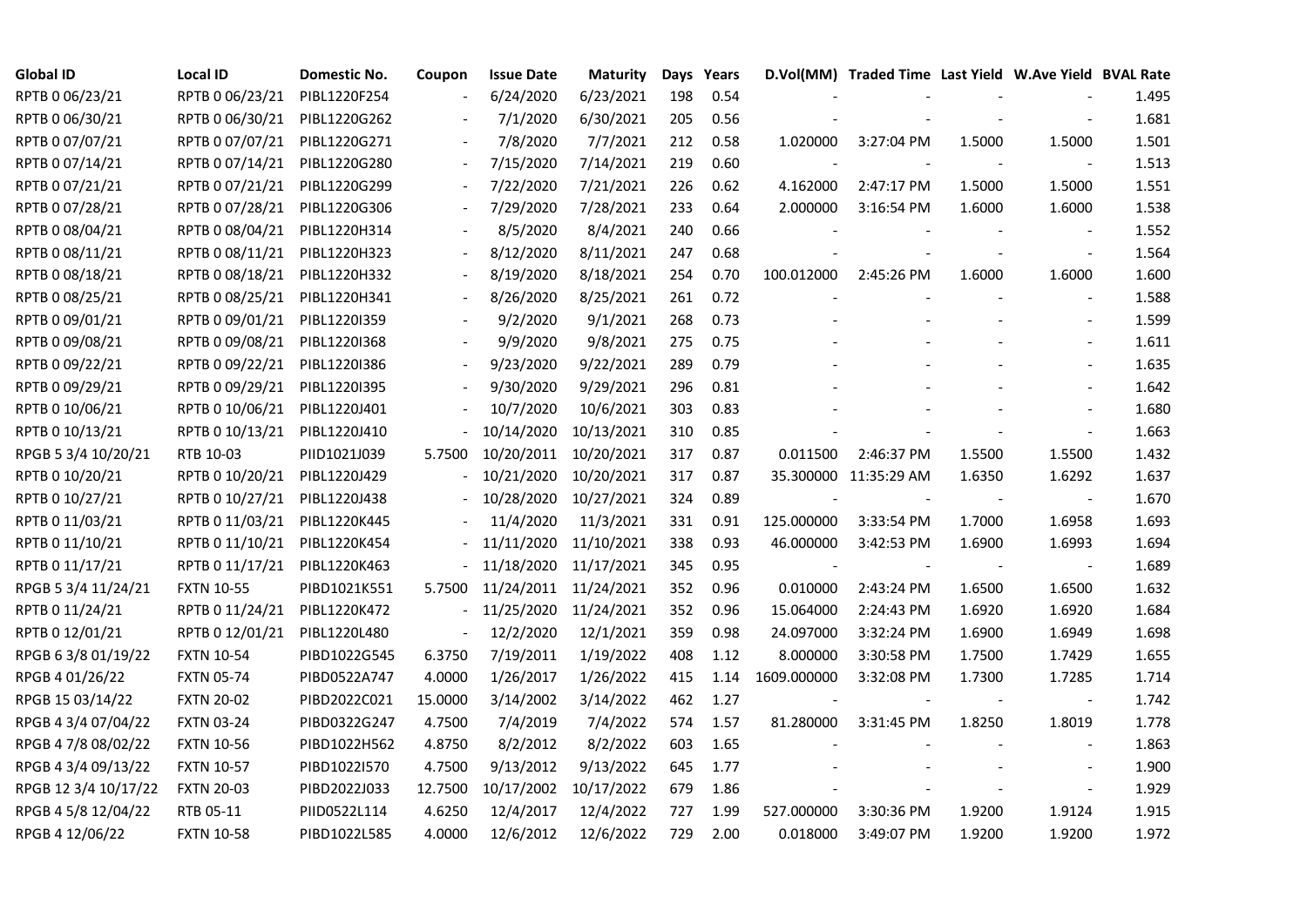| <b>Global ID</b>     | <b>Local ID</b>   | Domestic No. | Coupon  | <b>Issue Date</b> | <b>Maturity</b>  | Days | Years |             | D.Vol(MM) Traded Time Last Yield W.Ave Yield BVAL Rate |        |                          |       |
|----------------------|-------------------|--------------|---------|-------------------|------------------|------|-------|-------------|--------------------------------------------------------|--------|--------------------------|-------|
| RPGB 4 3/8 02/11/23  | RTB 03-10         | PIID0323B101 | 4.3750  | 2/11/2020         | 2/11/2023        | 796  | 2.18  | 510.492000  | 2:24:59 PM                                             | 2.0250 | 2.0248                   | 2.029 |
| RPGB 13 02/20/23     | <b>FXTN 20-04</b> | PIBD2023B048 | 13.0000 | 2/20/2003         | 2/20/2023        | 805  | 2.20  |             |                                                        |        |                          | 2.029 |
| RPGB 5 1/2 03/08/23  | <b>FXTN 05-75</b> | PIBD0523C752 | 5.5000  | 3/8/2018          | 3/8/2023         | 821  | 2.25  |             | 100.000000 11:04:14 AM                                 | 2.1250 | 2.1250                   | 2.090 |
| RPGB 3 1/2 04/21/23  | <b>FXTN 07-58</b> | PIBD0723D588 | 3.5000  | 4/21/2016         | 4/21/2023        | 865  | 2.37  | 25.000000   | 3:40:53 PM                                             | 2.1000 | 2.1000                   | 2.105 |
| RPGB 11 7/8 05/29/23 | <b>FXTN 20-05</b> | PIBD2023E054 | 11.8750 | 5/29/2003         | 5/29/2023        | 903  | 2.47  |             |                                                        |        | $\overline{\phantom{a}}$ | 2.102 |
| RPGB 3 1/4 08/15/23  | RTB 10-04         | PIID1023H046 | 3.2500  | 8/15/2013         | 8/15/2023        | 981  | 2.69  | 2.891000    | 2:39:52 PM                                             | 2.3400 | 2.3307                   | 2.259 |
| RPGB 2 3/8 09/10/23  | <b>FXTN 03-25</b> | PIBD0323I252 | 2.3750  | 9/10/2020         | 9/10/2023 1,007  |      | 2.76  | 951.530000  | 3:48:49 PM                                             | 2.1650 | 2.1721                   | 2.170 |
| RPGB 11 3/8 10/23/23 | <b>FXTN 20-06</b> | PIBD2023J068 | 11.3750 | 10/23/2003        | 10/23/2023 1,050 |      | 2.88  |             |                                                        |        | $\overline{\phantom{a}}$ | 2.211 |
| RPGB 6 1/4 03/12/24  | RTB 05-12         | PIID0524C129 | 6.2500  | 3/12/2019         | 3/12/2024 1,191  |      | 3.26  | 4.300000    | 3:41:36 PM                                             | 2.1800 | 2.2027                   | 2.174 |
| RPGB 4 1/2 04/20/24  | <b>FXTN 07-59</b> | PIBD0724D595 | 4.5000  | 4/20/2017         | 4/20/2024 1,230  |      | 3.37  |             |                                                        |        | $\blacksquare$           | 2.331 |
| RPGB 12 3/8 06/03/24 | <b>FXTN 20-07</b> | PIBD2024F075 | 12.3750 | 6/3/2004          | 6/3/2024 1,274   |      | 3.49  |             |                                                        |        |                          | 2.360 |
| RPGB 12 7/8 08/05/24 | <b>FXTN 20-08</b> | PIBD2024H086 | 12.8750 | 8/5/2004          | 8/5/2024 1,337   |      | 3.66  |             |                                                        |        |                          | 2.401 |
| RPGB 4 1/8 08/20/24  | <b>FXTN 10-59</b> | PIBD1024H595 | 4.1250  | 8/20/2014         | 8/20/2024 1,352  |      | 3.70  |             | 3.000000 11:23:25 AM                                   | 2.5000 | 2.5000                   | 2.465 |
| RPGB 4 1/4 10/17/24  | <b>FXTN 05-76</b> | PIBD0524J762 | 4.2500  | 10/17/2019        | 10/17/2024 1,410 |      | 3.86  |             |                                                        |        | $\sim$                   | 2.321 |
| RPGB 13 3/4 11/11/24 | <b>FXTN 20-09</b> | PIBD2024K091 | 13.7500 | 11/11/2004        | 11/11/2024 1,435 |      | 3.93  |             |                                                        |        |                          | 2.461 |
| RPGB 5 3/4 04/12/25  | <b>FXTN 07-61</b> | PIBD0725D618 | 5.7500  | 4/12/2018         | 4/12/2025 1,587  |      | 4.35  |             |                                                        |        |                          | 2.539 |
| RPGB 12 1/8 04/14/25 | <b>FXTN 20-10</b> | PIBD2025D103 | 12.1250 | 4/14/2005         | 4/14/2025 1,589  |      | 4.35  |             |                                                        |        |                          | 2.546 |
| RPGB 2 5/8 08/12/25  | RTB 05-13         | PIID0525H130 | 2.6250  | 8/12/2020         | 8/12/2025 1,709  |      | 4.68  | 3539.885000 | 3:54:42 PM                                             | 2.6900 | 2.6957                   | 2.692 |
| RPGB 3 5/8 09/09/25  | <b>FXTN 10-60</b> | PIBD10251608 | 3.6250  | 9/9/2015          | 9/9/2025 1,737   |      | 4.76  | 1005.978000 | 3:58:16 PM                                             | 2.7550 | 2.7641                   | 2.763 |
| RPGB 12 1/8 10/20/25 | <b>FXTN 20-11</b> | PIBD2025J116 | 12.1250 | 10/20/2005        | 10/20/2025 1,778 |      | 4.87  |             |                                                        |        | $\blacksquare$           | 2.641 |
| RPGB 18 1/4 11/29/25 | <b>FXTN 25-01</b> | PIBD2525K015 | 18.2500 | 11/29/2000        | 11/29/2025 1,818 |      | 4.98  |             |                                                        |        |                          | 2.661 |
| RPGB 10 1/4 01/19/26 | <b>FXTN 20-12</b> | PIBD2026A122 | 10.2500 | 1/19/2006         | 1/19/2026 1,869  |      | 5.12  |             |                                                        |        |                          | 2.680 |
| RPGB 6 1/4 02/14/26  | <b>FXTN 07-62</b> | PIBD0726B627 | 6.2500  | 2/14/2019         | 2/14/2026 1,895  |      | 5.19  | 281.500000  | 3:45:05 PM                                             | 2.7500 | 2.7499                   | 2.749 |
| RPGB 3 1/2 09/20/26  | RTB 10-05         | PIID1026I057 | 3.5000  | 9/20/2016         | 9/20/2026 2,113  |      | 5.79  | 1.740000    | 3:07:11 PM                                             | 3.0000 | 2.8931                   | 2.791 |
| RPGB 6 1/4 10/20/26  | RTB 15-01         | PIID1526J019 | 6.2500  | 10/20/2011        | 10/20/2026 2,143 |      | 5.87  | 0.050000    | 2:35:58 PM                                             | 2.9000 | 2.9000                   | 2.816 |
| RPGB 8 12/07/26      | <b>FXTN 20-13</b> | PIBD2026L139 | 8.0000  | 12/7/2006         | 12/7/2026 2,191  |      | 6.00  |             |                                                        |        | $\blacksquare$           | 2.791 |
| RPGB 5 3/8 03/01/27  | RTB 15-02         | PIID1527C023 | 5.3750  | 3/1/2012          | 3/1/2027 2,275   |      | 6.23  |             |                                                        |        | $\blacksquare$           | 2.810 |
| RPGB 4 3/4 05/04/27  | <b>FXTN 10-61</b> | PIBD1027E617 | 4.7500  | 5/4/2017          | 5/4/2027 2,339   |      | 6.40  |             |                                                        |        |                          | 2.836 |
| RPGB 8 5/8 09/06/27  | <b>FXTN 20-14</b> | PIBD2027I140 | 8.6250  | 9/6/2007          | 9/6/2027 2,464   |      | 6.75  |             |                                                        |        |                          | 2.853 |
| RPGB 6 1/4 03/22/28  | <b>FXTN 10-63</b> | PIBD1028C635 | 6.2500  | 3/22/2018         | 3/22/2028 2,662  |      | 7.29  |             |                                                        |        |                          | 2.896 |
| RPGB 9 1/2 12/04/28  | <b>FXTN 20-15</b> | PIBD2028L151 | 9.5000  | 12/4/2008         | 12/4/2028 2,919  |      | 7.99  |             |                                                        |        | $\sim$                   | 2.899 |
| RPGB 6 7/8 01/10/29  | <b>FXTN 10-64</b> | PIBD1029A644 | 6.8750  | 1/10/2019         | 1/10/2029 2,956  |      | 8.09  |             | 200.300000 11:06:17 AM                                 | 2.8950 | 2.9050                   | 2.910 |
| RPGB 8 3/4 05/27/30  | <b>FXTN 20-16</b> | PIBD2030E166 | 8.7500  | 5/27/2010         | 5/27/2030 3,458  |      | 9.47  |             |                                                        |        |                          | 3.002 |
| RPGB 2 7/8 07/09/30  | <b>FXTN 10-65</b> | PIBD1030G655 | 2.8750  | 7/9/2020          | 7/9/2030 3,501   |      | 9.59  |             |                                                        |        |                          | 2.915 |